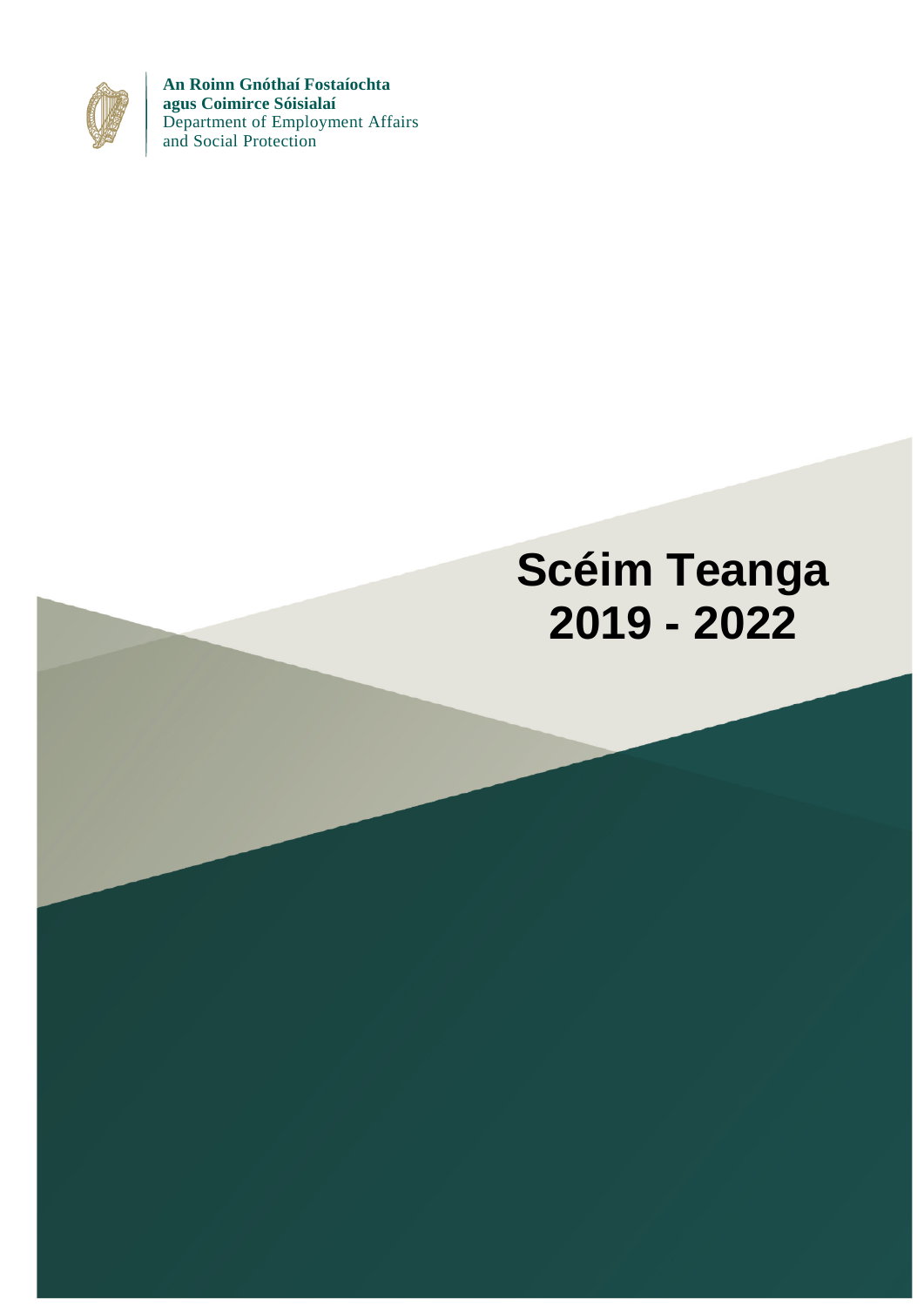# **Clár**

| <b>Caibidil 1</b> | Cúlra                                                    | 3  |
|-------------------|----------------------------------------------------------|----|
| <b>Caibidil 2</b> | Forléargas ar an Roinn                                   | 5  |
| <b>Caibidil 3</b> | Seirbhísí Reatha a chuirtear ar fáil trí Ghaeilge        | 8  |
| <b>Caibidil 4</b> | Feabhas ar na Seirbhísí a chuirtear ar fáil trí Ghaeilge | 11 |
| <b>Caibidil 5</b> | Monatóireacht agus Foilsiú na Scéime                     | 14 |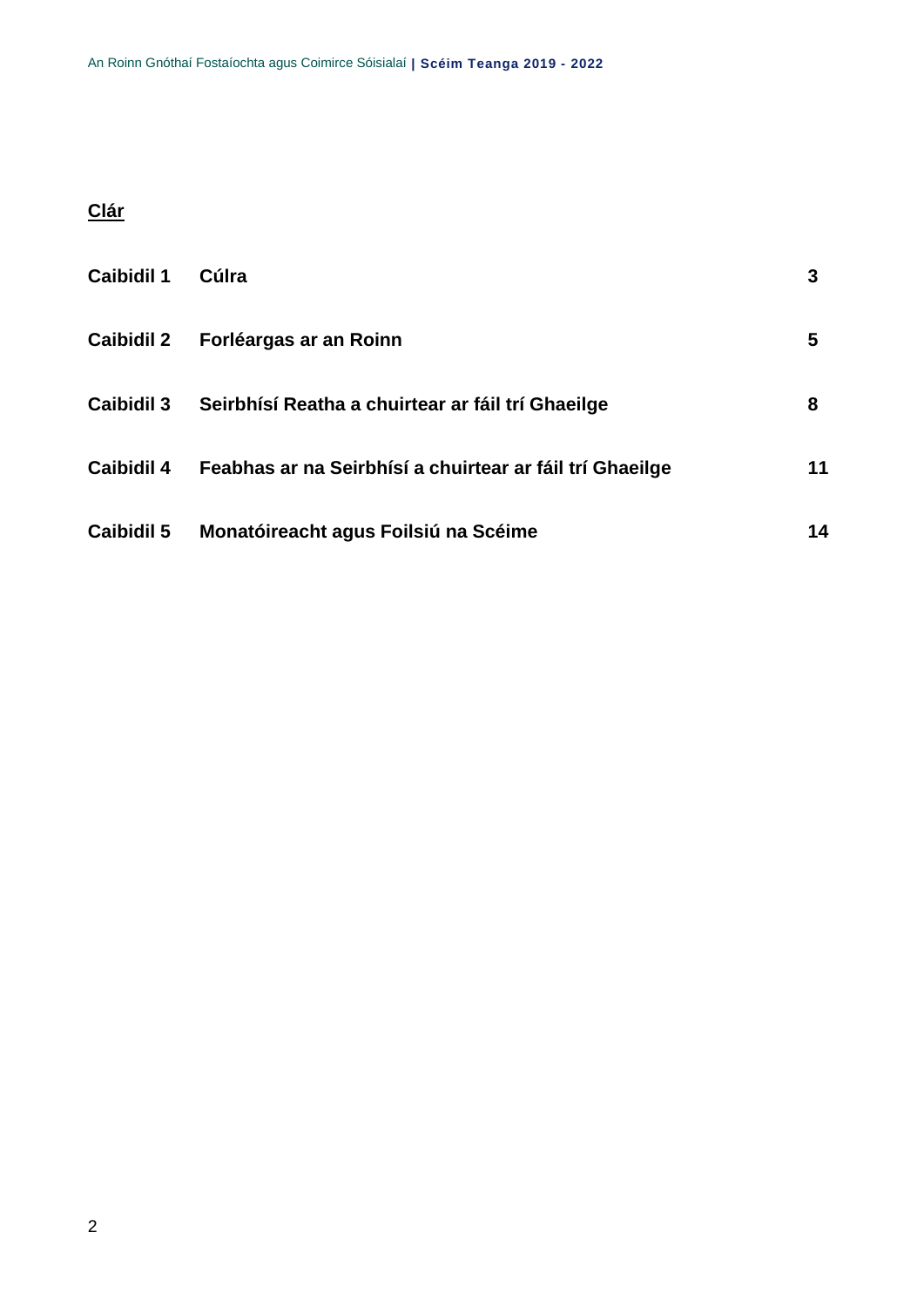#### <span id="page-2-0"></span>**Caibidil 1 Cúlra**

#### **1.1 Réamhrá**

D'ullmhaigh an Roinn Gnóthaí Fostaíochta agus Coimirce Sóisialaí ('An Roinn') an Scéim Teanga seo, mar a cheanglaítear faoi Acht na dTeangacha Oifigiúla 2003 ('an tAcht').

Foráiltear san Acht do scéim reachtúil arna hullmhú ag comhlachtaí poiblí ina ndéantar cur síos ar na seirbhísí a chuirfidh siad ar fáil:

- a) trí mheán na Gaeilge;
- b) trí mheán an Bhéarla;
- c) trí mheán na Gaeilge agus an Bhéarla,

agus ar na bearta a ghlacfar le cinntiú, maidir le haon seirbhís nach gcuirtear ar fáil trí mheán na Gaeilge, go gcuirfear ar fáil ar an gcaoi sin í laistigh de thréimhse ama aontaithe. Is ar an Aire Cultúir, Oidhreachta agus Gaeltachta ('an tAire') atá an fhreagracht as na Scéimeanna a dheimhniú.

I gcomhréir le halt 14(3) den Acht, fanann scéimeanna teanga i bhfeidhm ar feadh tréimhse 3 bliana nó go dtí cibé am a ndeimhníonn an tAire Cultúir, Oidhreachta agus Gaeltachta scéim nua, cibé acu is déanaí.

#### **1.2 Comhthéacs na Scéime**

D'aontaigh an Roinn Coimirce Sóisialaí, mar a bhí ag an am, agus an tAire Ealaíon, Oidhreachta agus Gaeltachta scéim a tháinig i bhfeidhm ar an 16 Márta 2015. Leanann an scéim seo an scéim a bhí ann níos luaithe.

Le blianta beaga anuas, tá athrú ó bhonn ar eagar agus struchtúr na Roinne. Forbraíodh an córas Intreo, a rinne cónascadh idir seirbhísí leasa shóisialaigh agus an tSeirbhís Leasa Pobail agus na seirbhísí poiblí fostaíochta. D'fhorbair an Roinn agus chuir sí i bhfeidhm scéimeanna nua amhail Sochar Atharthachta, an Scéim Aistrithe um Chuardaitheora Poist do thuismitheoirí aonair, agus an dreasacht earcaíochta JobsPlus a thacaíonn le daoine atá dífhostaithe go fadtéarmach. Rinneadh an próiseas cláraithe SAFE a leathadh amach d'os cionn 3 mhilliún saoránach agus chuir an Roinn seirbhísí nua ar líne amhail MyWelfare.ie agus MyGovID.ie i bhfeidhm agus rinneadh ceannródaíocht i bhforbairt na reachtaíochta maidir le hinscne a aithint. Le deireanas, leagadh an fhreagracht as gnóthaí saothair agus dlí an tsaothair, as an gCoimisiún um Pá Íseal san áireamh, ar an Roinn le héifeacht ó Mheán Fómhair 2017. Is léiriú leathadh amach ról na Roinne ar an gcaoi seo ar an dlúthchcheangal atá idir leas sóisialach, seirbhísí fostaíochta agus an margadh saothair.

Agus an Scéim seo á forbairt, cuireadh chuig scéim teanga a fhorbairt a thugann le fios aidhmeanna na Roinne Gnóthaí Fostaíochta agus Coimirce Sóisialaí nuachóirithe agus a fhreagraíonn don réimse leathan riachtanas ar fud na heagraíochta ar fad. Chuaigh an Roinn i gcomhairle leis an Roinn Cultúir, Oidhreachta agus Gaeltachta agus an scéim seo á forbairt.

#### **1.3 Ullmhú na Scéime**

Foráiltear faoin Acht go bhféadann an tAire a iarraidh ar chomhlacht poiblí dréachtscéim a ullmhú lena deimhniú ag an Aire. Foráiltear faoin Acht freisin go ndéanfadh an tAire treoirlínte a ullmhú chun cabhrú le hullmhú na ndréachtscéimeanna. Dréachtaíodh an Scéim seo i gcomhréir leis na treoirlínte, faoi threoir an phrionsabail go mbeadh soláthar seirbhísí i nGaeilge bunaithe ar:

- leibhéal an éilimh ar sheirbhísí faoi leith i nGaeilge;
- an tábhacht atá le cur chuige forghníomhach maidir le seirbhísí dá leithéid a sholáthar, agus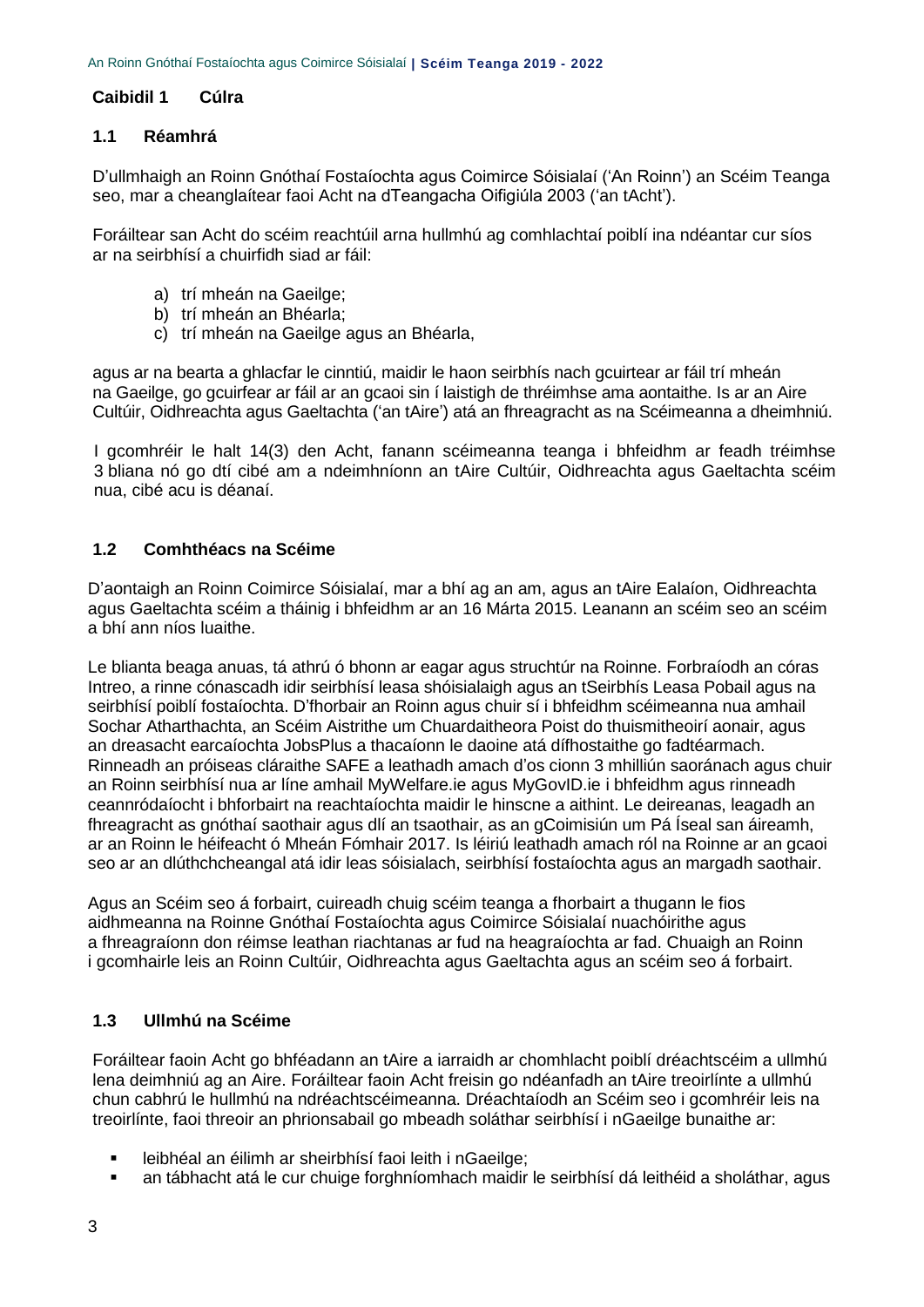na hacmhainní atá ar fáil, lena n-áirítear na hacmhainní daonna agus airgeadais, agus ábaltacht an chomhlachta atá i gceist an cumas riachtanach teanga a fhorbairt agus a chur ar fáil.

I mí Feabhra 2018, d'fhoilsigh an Roinn fógra ag lorg aighneachtaí ó aon pháirtí leasmhar maidir le hullmhú na Scéime nua. Cuireadh fógra ag lorg aighneachtaí ar shuíomh gréasáin na Roinne agus seoladh fógra den chineál céanna chuig gach ball foirne sa Roinn. Chuir na haighneachtaí a fuarthas bonn eolais faoin Scéim nua.

Forbraíodh an Scéim i gcomhthéacs bheartas an Rialtais, 'Straitéis 20 Bliana don Ghaeilge 2010-2030'.

Tá an scéim ag teacht leis na prionsabail maidir le Seirbhís Ardchaighdeáin do Chustaiméirí agus le Cairt Chustaiméirí na Roinne. Leagadh amach í ar mhaithe le cinntiú go ndéanfar na hoibleagáidí ábhartha ar fad faoi Acht na dTeangacha Oifigiúla a chomhlíonadh ar bhonn forchéimnithe, leis an scéim seo agus na scéimeanna a thagann ina diaidh.

#### **1.4 Cuspóirí agus Ábhar Scéim 2019 – 2022**

Is é cuspóir na Scéime ná go gcuirfear leis an dul chun cinn atá déanta leis na blianta, agus go gcoinneofar agus go bhfeabhsófar an leibhéal caighdeáin a bhaineann leis na seirbhísí trí Ghaeilge a chuirtear ar fáil dár gcustaiméirí i rith ré na Scéime.

Áirítear leis an Scéim tiomantas monatóireacht a dhéanamh ar leibhéal an éilimh ar sheirbhísí trí Ghaeilge ionas gur féidir linn an t-éileamh sin a shásamh ar dhóigh phleanáilte, chiallmhar, phraiticiúil.

#### **1.5 Tosach Feidhme na Scéime**

Tá an Scéim deimhnithe ag an Aire Cultúir, Oidhreachta agus Gaeltachta. Tagann an Scéim i bhfeidhm ar an 26 Feabhra 2019 agus fanfaidh sí i bhfeidhm go ceann tréimhse 3 bliana ón dáta sin nó go dtí go ndeimhníonn an tAire Scéim nua, cibé acu is déanaí.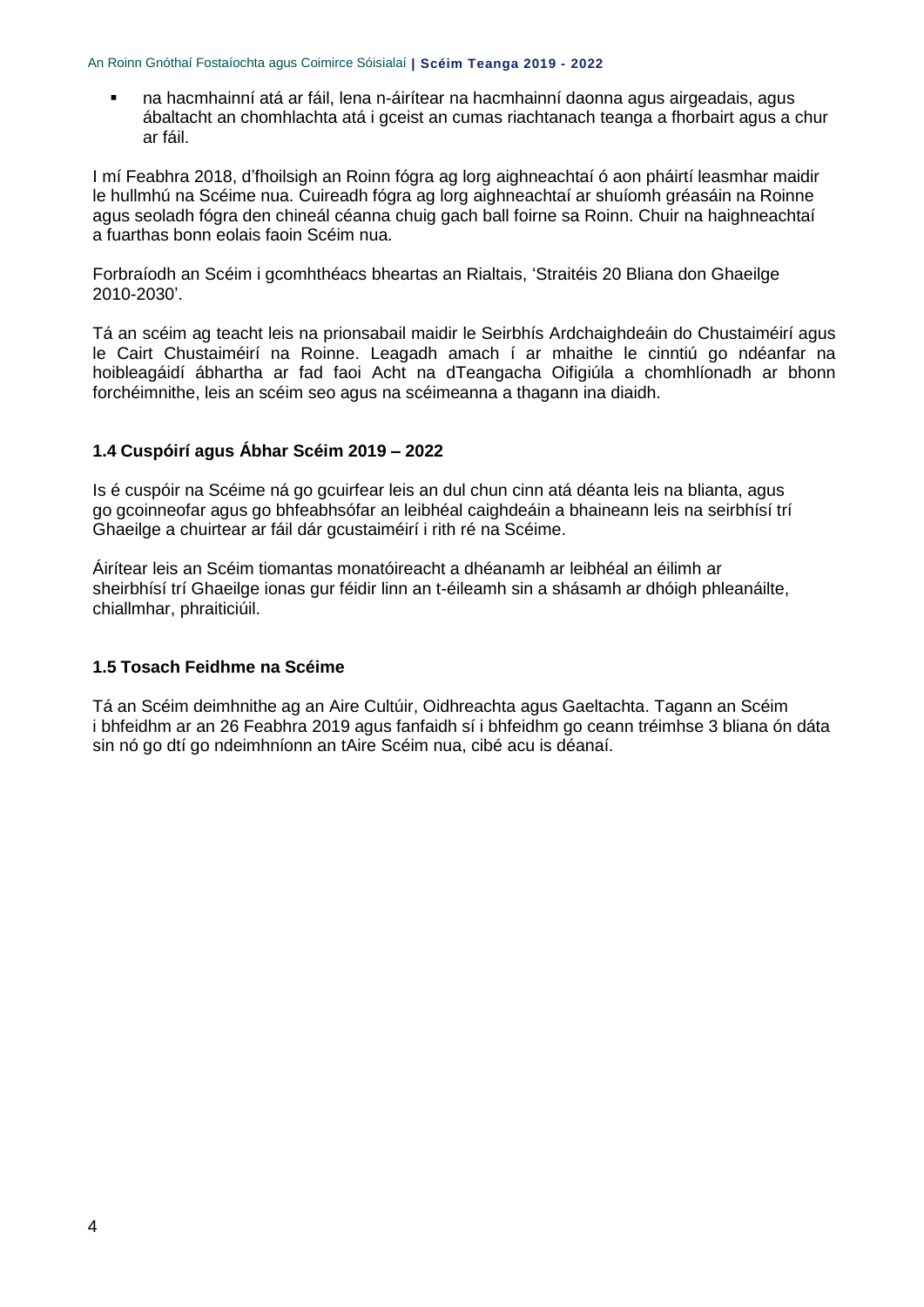#### <span id="page-4-0"></span>**Caibidil 2 Forléargas ar an Roinn**

#### **2.1 Misean agus Cuspóirí**

Is é ráiteas misin na Roinne ná **'**Rannpháirtíocht ghníomhach agus cuimsiú sa tsochaí a chur chun cinn trí chreat na gceart fostaíochta agus trí thacaí ioncaim, seirbhísí fostaíochta agus seirbhísí eile a chur ar fáil'.

Is é cuspóir ginearálta na Roinne díriú isteach ar riachtanais na gcliant, seirbhís éifeachtach éifeachtúil a chur ar fáil agus ár bhfoireann, struchtúir agus próisis a fhorbairt go leanúnach.

#### **2.2 Príomhfheidhmeanna**

Tacaíonn an Roinn leis an Aire Coimirce Sóisialaí i gcur i gcrích dhualgais rialtais, pharlaiminte agus roinne. Is iad príomhfheidhmeanna na Roinne ná:

- comhairle a chur ar an Rialtas agus beartais chuí choimirce sóisialaí agus chuimsithe sóisialaí a leagan amach;
- tacaíocht ioncaim, seirbhísí gníomhachtaithe agus seirbhísí fostaíochta atá éifeachtach agus cost-éifeachtúil a dhearadh, a fhorbairt agus a chur i bhfeidhm, agus faisnéis chruinn chuimsitheach a sholáthar do na custaiméirí go léir;
- obair a dhéanamh chun soláthar seirbhísí gan uaim a dhéanamh i gcomhar le Ranna, Gníomhaireachtaí agus comhlachtaí eile;
- dlí na fostaíochta agus an beartas gnóthaí saothair a fhorbairt agus
- rialú a dhéanamh maidir le calaois agus mí-úsáid amhrasta i ndáil le híocaíochtaí leasa shóisialaigh.

# **2.3 Na Príomhsheirbhísí**

Riarann an Roinn breis is 70 scéim agus seirbhís ar leithligh a théann i bhfeidhm ar bheagnach gach duine sa Stát. Déantar os cionn 1.8 milliún éileamh ó chustaiméirí a phróiseáil agus beagnach 81 milliún íocaíocht scéime gach bliain. B'ionann caiteachas iomlán na Roinne sa bhliain 2017 agus €19.9 billiún.

Ar na príomhsheirbhísí, tá:

- réimse leathan íocaíochtaí árachais shóisialaigh agus tacaíochta ioncaim i gcáil cúnamh sóisialta a íoc, amhail íocaíochtaí le cuardaitheoirí poist, sochar breoiteachta agus íocaíochtaí míchumais, pinsin agus liúntais leasa fhorlíontacha, mar aon leis an íocaíocht uilíoch sochair linbh;
- comhtháthú a dhéanamh, trí sheirbhísí Intreo, ar sheirbhísí fostaíochta agus íocaíochtaí sochair, lena chinntiú go mbíonn nasc díreach idir an tacaíocht ioncaim a íoctar le daoine nach bhfuil post acu agus tasc atá chomh tábhachtach céanna, is é sin tacú le daoine agus iad ag lorg deiseanna fostaíochta, oiliúna agus oideachais, ionas gur fearr an seans a bheidh acu sa saol;
- réimse tacaíochta fostaíochta a sholáthar, mar aon le deiseanna intéirneachta, seirbhísí treorach agus seirbhísí socrúcháin chun cabhrú le cuardaitheoirí poist fostaíocht a aimsiú agus a fháil;
- réimse seirbhísí a sholáthar d'fhostóirí, lena n-áirítear seirbhísí earcaíochta, folúntais phoist a fhoilsiú ar líne, tacaíocht fostaíochta (m.sh. scéimeanna fóirdheontais pá do dhaoine faoi mhíchumas) agus seirbhísí iomarcaíochta agus dócmhainneachta;
- réimse seirbhísí pobail lena gcothaítear an cuimsiú sóisialta agus lena soláthraítear bealaí chun na fostaíochta do dhaoine atá dífhostaithe;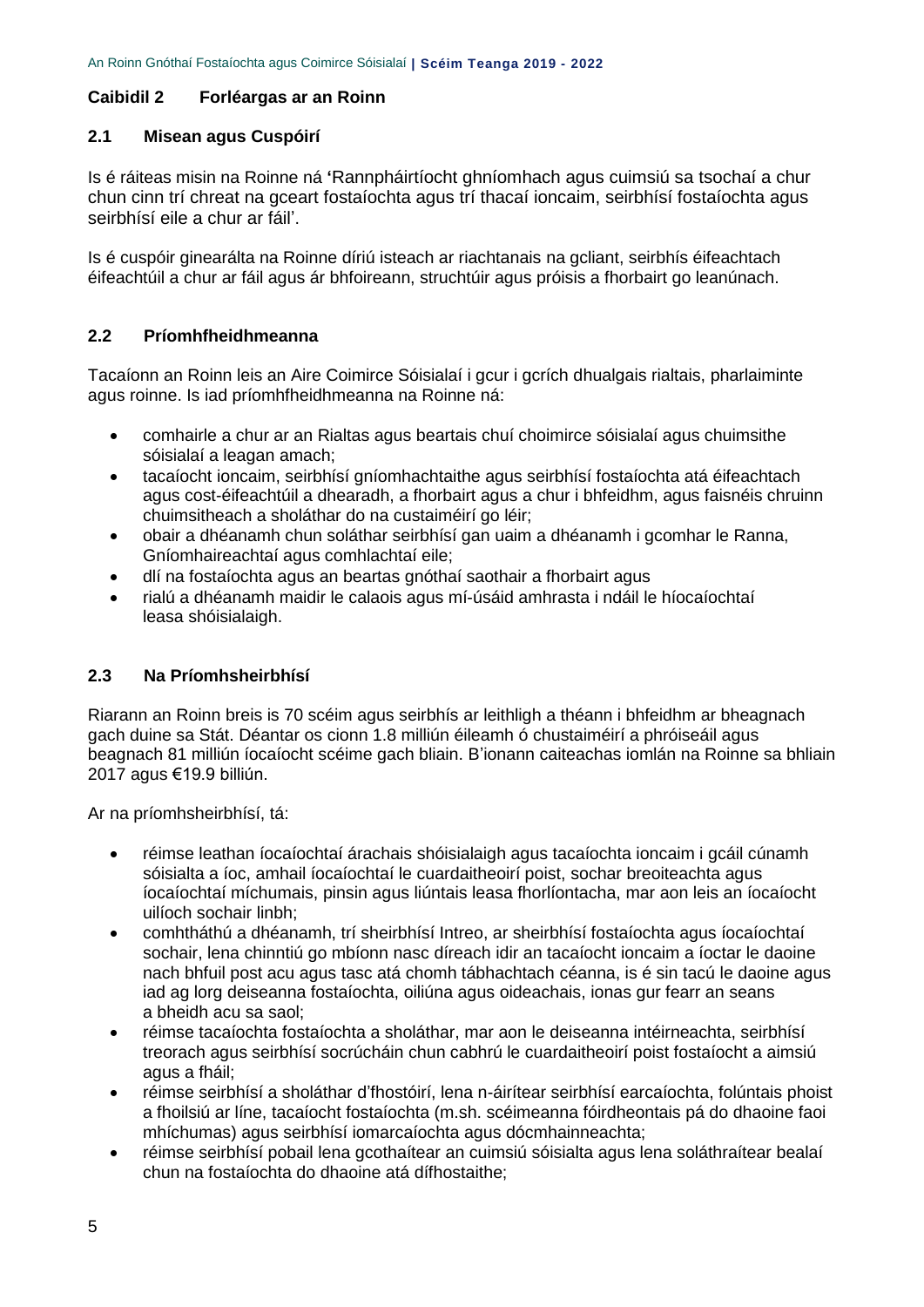- beartas cuí stuama a fhorbairt maidir le réimsí amhail pinsin, míchumas, taca ioncaim leanaí, cuardaitheoirí poist agus gníomhachtú agus
- comhordú a dhéanamh ar chur chun feidhme straitéisí Rialtais don chuimsiú sóisialta faoin bPlean Náisiúnta Gníomhaíochta um Chuimsiú Sóisialta agus faoi Straitéis na hEorpa 2020 ar mhaithe le poist agus fás.

#### **2.4 Eagar na Roinne**

Ag deireadh na bliana 2017, bhí 6,730 duine ar fhoireann na Roinne (coibhéis poist lánaimseartha de 6,364 duine) lena n-áirítear an fhoireann bhuan agus an fhoireann shealadach araon.

Is mar seo a leanas atá an Roinn eagraithe;

- Tá oifigí láraithe in áiteanna éagsúla ar fud na tíre i mbun fhormhór na hoibre riaracháin i dtaobh scéimeanna fadtéarmacha na Roinne agus a lán dá cuid scéimeanna gearrthéarmacha, agus tá freagrachtaí éagsúla orthu i dtaobh beartais freisin. Orthu seo tá oifigí i: Bun Cranncha, Cora Droma Rúisc, Baile Átha Cliath, Dún Dealgan, Leitir Ceanainn, An Longfort, Ros Comáin, Sligeach, agus Port Láirge.
- Soláthraíonn stiúrthóireacht Airgeadais agus Seirbhísí Corparáideacha na Roinne acmhainní daonna, forbairt foirne, buiséad agus airgeadas, iniúchóireacht inmheánach, reachtaíocht, agus tacaíocht beartais agus comhairle don Aire.
- Soláthraíonn an Roinn scéimeanna agus seirbhísí áitiúla trí líonra náisiúnta seasca a trí Ionad Intreo, caoga a hocht Oifig Brainse agus ceithre Oifig Rialaithe.
- Déantar na seirbhísí áitiúla a bhainistiú trí struchtúr bainistíochta réigiúnach/rannógach leis an tír roinnte ina dhá réigiún, faoi chúram Rúnaí Cúnta. Tá an dá réigiún náisiúnta seo roinnte ina ndeich rannán ar fad ar fud na hÉireann.
- Tá gach rannán faoi cheannas bhainisteoir rannáin atá freagrach as thacaíocht agus sheirbhísí na Roinne a sholáthar go laethúil ar an leibhéal áitiúil, tacaíocht ioncaim agus seirbhísí fostaíochta a chur ar fáil ar fud an réigiúin san áireamh.

#### **2.5 Soláthar seirbhísí**

Soláthraíonn an Roinn seirbhísí duine le duine don phobal trína seirbhísí ar líne, ar an bhfón agus trí chumarsáid i scríbhinn.

#### **An Suíomh Gréasáin**

Is seirbhís eolais bhuntábhachtach do chustaiméirí suíomh gréasáin na Roinne [\(www.welfare.ie\)](http://www.welfare.ie/) trína gcuirtear ar fáil foirmeacha iarratais agus sonraí maidir leis na scéimeanna agus na seirbhísí atá ar fáil.

#### **Seirbhísí Áitiúla agus Intreo**

Tá freagracht ar an deich limistéar rannógach thuasluaite as samhailchóras gníomhachtúcháin agus tacaíochta ioncaim comhtháite a chur ar fáil go háitiúil lena n-áirítear soláthar seirbhís 'ionad ilfhreastail' – Intreo – don chliant. Tá cur i bhfeidhm Sheirbhís Intreo ina dhlúthchuid de ghealltanais an Rialtais faoin mbeartas Bealaí Chun na hOibre. Nascann an t-ionad ilfhreastail seo tacaíochtaí fostaíochta agus ioncaim agus cuirtear seirbhís chuíchóirithe agus phearsanta ar fáil don chustaiméir maidir le teacht a fháil ar dheiseanna agus leas a bhaint as tacaíochtaí fostaíochta ionas go bhféadann siad filleadh ar an obair a luaithe is féidir. Tá Seirbhís iomlán Intreo ar fáil anois ag gach ceann d'iaroifigí áitiúla na Roinne.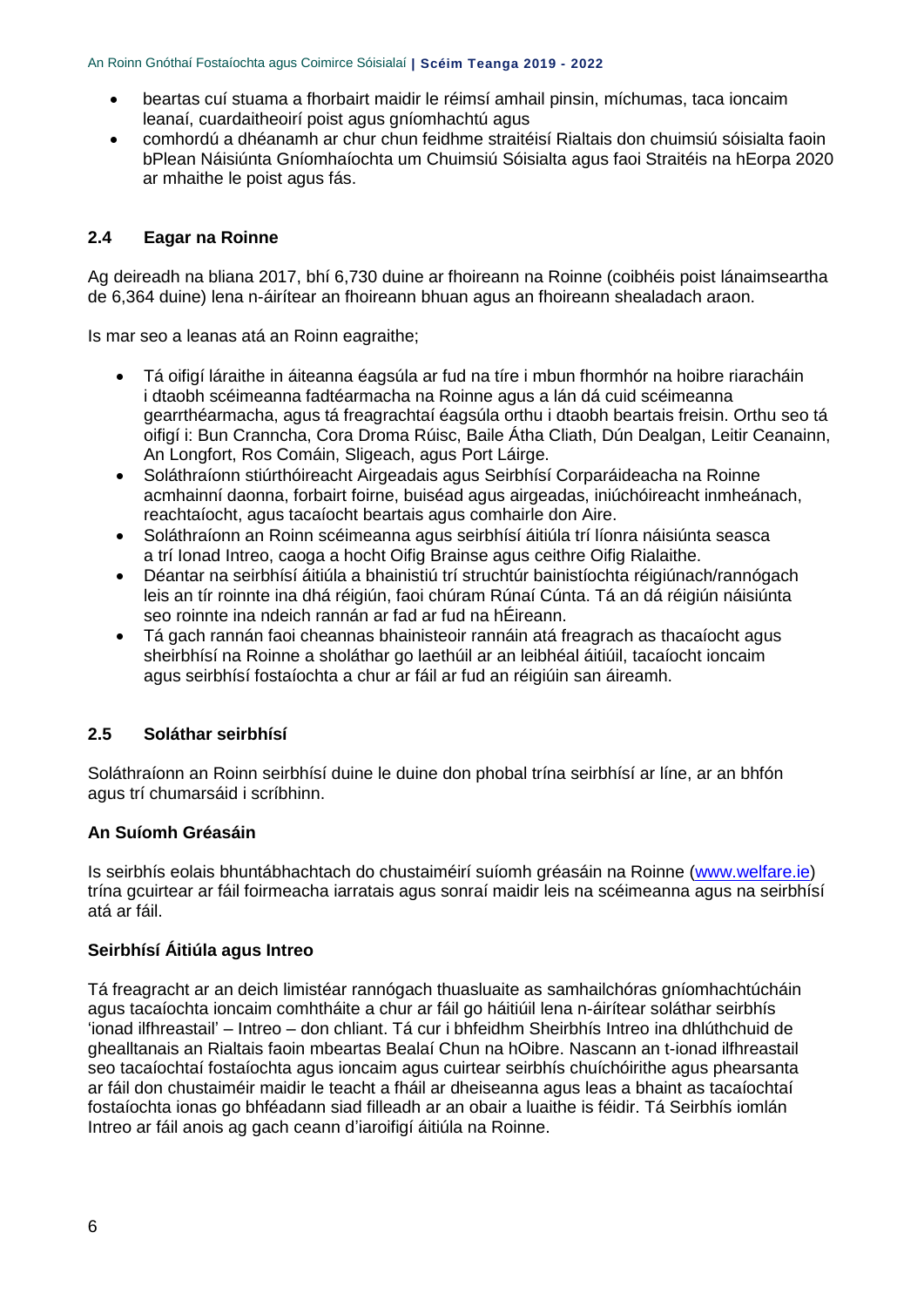#### **Seirbhísí Ar Líne**

Beidh dúshláin agus athruithe leanúnacha roimh an Roinn ó thaobh mhodh déanta an ghnó. Tá athrú freisin ar a mbíonn súil leis ag an gcustaiméara agus éilítear seirbhísí a chur ar fáil ar bhealaí éagsúla atá furasta a thapú, go luath agus go slán. Sa bhliain 2014/15, thosaigh an Roinn ag obair chun seirbhísí slán, pearsanta, dátheangacha a chur ar fáil ar líne. Cruthaíodh ardán nua don rialtas ar fad dar ainm MyGovID, ar tairseach aitheantais agus rochtana aonair é, atá slán agus ar líne, trínar féidir réimse seirbhísí ón Rialtas a thapú. Chun go mbeadh teacht ag custaiméirí na Roinne ar sheirbhísí leasa shóisialaigh pearsanta ar líne, chruthaigh an Roinn freisin tairseach ar líne, dar ainm MyWelfare, atá slán agus dírithe ar an gcustaiméir. Tá seirbhísí nua á gcur le MyWelfare agus tá obair leanúnach á dhéanamh chun athbhreithniú a dhéanamh ar eispéireas an chustaiméara le cinntiú go mbíonn na seirbhísí áisiúil, iomasach agus ag freagairt do riachtanais an chustaiméara.

Is seirbhís dhigiteach do chomhpháirtithe gnó na Roinne atá in WelfarePartners [\(www.welfarepartners.ie\)](http://www.welfarepartners.ie/) a úsáideann teastas digiteach Sheirbhís ar Líne na gCoimisinéirí Ioncaim (ROS) chun fíordheimhniú agus neamhshéanadh a dhéanamh. Bhí Fostaíocht Pobail (FP) ar an gcéad seirbhís a cuireadh ar fáil d'fhostóirí sa bhliain 2017. Tá seirbhísí sochair chóireála curtha leis ó shin agus leathnaíodh an tseirbhís ar líne WelfarePartners go dtagann daoine féinfhostaithe agus trádálaithe aonair faoina scáth.

#### **Seirbhísí Eile**

Riarann oifigí láraithe i mBaile Átha Cliath, Leitir Ceanainn, Sligeach, Longfort, Dún Dealgan, Cora Droma Rúisc, Béal Átha Beithe, Bun Cranncha, Tobar an Choire agus Port Láirge seirbhísí eile ar bhonn náisiúnta. Pléann formhór na n-oifigí seo le custaiméirí go díreach trí oifigí poiblí, ar líne, ar an bhfón, agus i scríbhinn. Baineann a gcuid oibre den chuid is mó le riarachán na scéimeanna íocaíochta.

Pléann seirbhísí láraithe eile go príomha le pleanáil, teicneolaíocht faisnéise, agus ceisteanna riaracháin inmheánacha agus is beag caidrimh a bhíonn acu leis an bpobal i gcoitinne.

Bainistíonn an Phríomh-Oifig Chlárúcháin (POC), atá lonnaithe i Ros Comáin, an tSeirbhís um Chlárú Sibhialta, seirbhís a chláraíonn breitheanna, marbhghinte, uchtuithe, póstaí, páirtnéireachtaí sibhialta agus básanna sa Stát. Tá oifig phoiblí dá cuid i mBaile Átha Cliath freisin. Soláthraíonn Cláraitheoirí, arna gceapadh ag Feidhmeannacht na Seirbhíse Sláinte, seirbhísí clárúcháin in áiteanna éagsúla ar fud an Stáit.

Tá an Oifig Achomhairc Leasa Shóisialaigh lonnaithe i mBaile Átha Cliath. Bunaíodh an oifig seo chun seirbhís achomhairc a chur ar fáil do dhaoine atá míshásta le cinntí na Roinne maidir le ceisteanna a bhaineann lena dteidlíocht íocaíochtaí leasa shóisialaigh a fháil agus lena gcearta maidir le hinárachas fostaíochta faoi na hAchtanna Leasa Shóisialaigh.

#### **Oifigí Gaeltachta**

Tá na hoifigí poiblí seo a leanas lonnaithe i gceantair Ghaeltachta: Oifigí Intreo Acla, an Chlocháin Léith agus Bhéal an Mhuirthead, agus Oifig Bhrainse an Daingin.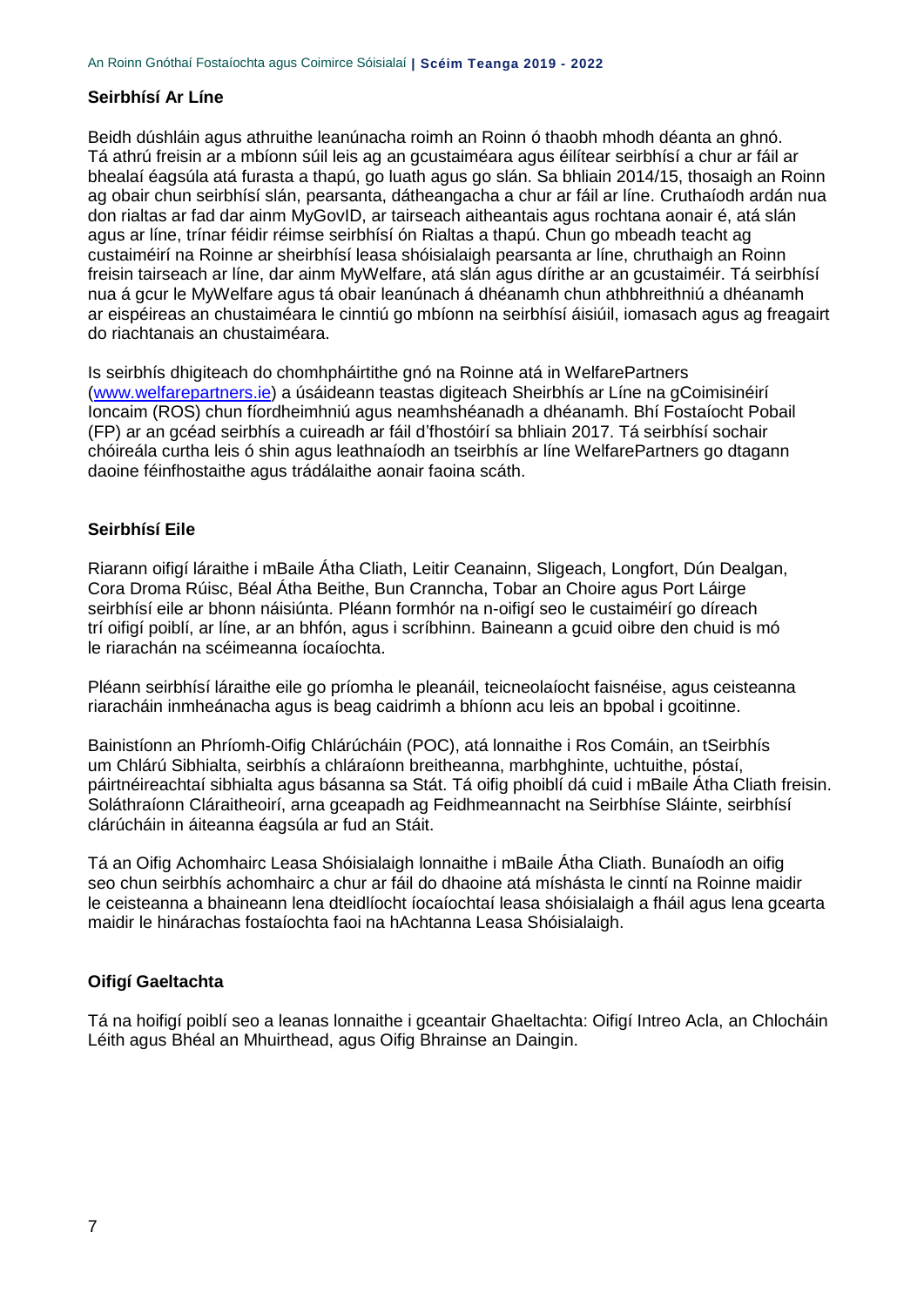#### <span id="page-7-0"></span>**Caibidil 3 Seirbhísí Reatha a chuirtear ar fáil trí Ghaeilge**

#### **3.1 Seirbhís Ardchaighdeáin**

Tá an Roinn tiomanta do sheirbhís ardchaighdeáin a chur ar fáil don chustaimeír i nGaeilge nó i mBéarla, cibé ceann a éilíonn an custaiméir. Leagtar amach sa Chaibidil seo achoimre ar na seirbhísí atá ar fáil don phobal trí Ghaeilge faoi láthair.

#### **3.2 Oibleagáidí faoi Acht na dTeangacha Oifigiúla**

Tá an Roinn tiomanta do na hoibleagáidí faoi Acht na dTeangacha Oifigiúla a chomhlíonadh agus is é polasaí na Roinne na rudaí seo a leanas a chinntiú:

- Go bhfreagraítear i nGaeilge gach litir nó r-phost a fhaightear i nGaeilge.
- Go gcuirtear ar fáil i nGaeilge nó go dátheangach ceannteidil ar stáiseanóireacht, lena n-áirítear páipéar litreach, duillíní dea-mhéine, bileoga cumhdaigh facs, cumhdaigh comhaid agus cumhdaigh eile, lipéidí agus cumhdaigh litreach.
- Go mbíonn gach fógra ó bhéal dátheangach.
- Go bhfoilsítear doiciméid ina leagtar amach tograí faoi bheartais phoiblí, ráitis airgeadais, tuarascálacha bliantúla agus ráitis straitéiseacha go dátheangach ar shuíomh gréasáin na Roinne.
- Go mbíonn an chomharthaíocht in oifigí na Roinne ag teacht leis an Acht.
- Go mbíonn ciorcláin/ coranna poist dátheangach.
- Go mbaineann an Roinn úsáid as logainmneacha oifigiúla na gceantar Gaeltachta.

#### **3.3 An Suíomh Gréasáin**

Tá go leor ábhair i nGaeilge agus i mBéarla ar shuíomh gréasáin na Roinn, **[www.welfare.ie](http://www.welfare.ie/)**. Tagann san áireamh leis seo faisnéis maidir le réimse scéimeanna agus seirbhísí na Roinne chomh maith le foirmeacha fiosrúcháin ar líne. Is féidir foirmeacha iarratais agus bileoga eolais a íoslódáil ó shuíomh gréasáin na Roinne i nGaeilge agus i mBéarla.

Tá polasaí teanga maidir leis an suíomh gréasáin i bhfeidhm ag an Roinn atá ar fáil i leagan dátheangach ar shuíomh Inlín na Roinne. Tagann san áireamh leis an bpolasaí sin foráil go gcuirfear ceist ar úinéir aon ábhar a fhoilsítear ar an suíomh gréasáin cibé ar gá é a fhoilsiú go comhuaineach sa dá theanga oifigiúil nó nach gá. Más amhlaidh gur gá, éilítear ar úinéir an ábhair leagan Gaeilge a chur ar fáil sular féidir an leagan Béarla a fhoilsiú.

Tá an Roinn tiomanta do chinntiú go bhfuil an fhaisnéis ar fad atá ar a suíomh gréasáin áisiúil ag na custaiméirí ar fad atá aici faoi láthair agus a bheidh aici amach anseo, ag teaghlaigh, daoine fostaithe, cuardaitheoirí poist, fostóirí, daoine faoi mhíchumas, cúramóirí, comhlachtaí ionadaíocha ag daoine atá ar scor agus ag seandaoine, ag an bhfoireann agus ag Ranna Rialtais agus soláthraithe faisnéise eile amhail an Bord um Fhaisnéis do Shaoránaigh.

Tá foirmeacha iarratais agus bileoga eolais ar fáil le híoslódáil ó shuíomh gréasáin na Roinne, rud atá ag teacht lenár dtiomantas foirmeacha iarratais agus bileoga eolais faoi scéimeanna na Roinne a chur ar fáil i nGaeilge agus i mBéarla ar an Suíomh Gréasáin

Ina theannta sin, ó chuirfear tús leis an Scéim, cuirfear ar fáil foirm ar líne do chustaiméirí i nGaeilge agus i mBéarla ar **[www.welfare.ie](http://www.welfare.ie/)** chun go bhféadfaidh siad ceisteanna a sheoladh chuig an Roinn agus leanfar de sin ar feadh ré feidhme na Scéime.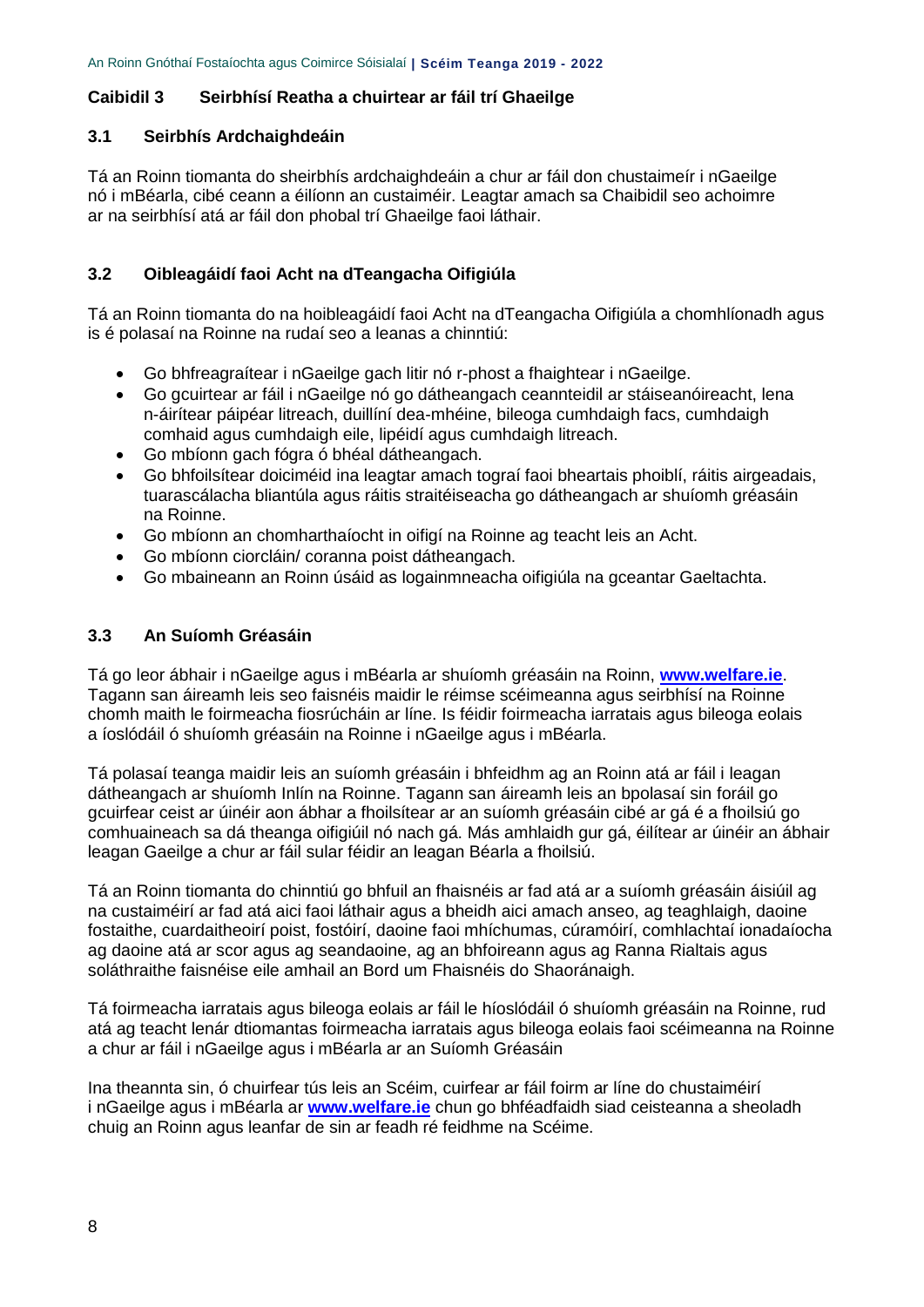# **3.4 Seirbhísí Ar Líne**

Tá na seirbhísí agus an fhaisnéis ar fad atá ar [www.MyGovid.ie,](http://www.mygovid.ie/) [www.MyWelfare.ie](http://www.mywelfare.ie/) agus [www.WelfarePartners.ie](http://www.welfarepartners.ie/) ar fáil dár gcustaiméirí i nGaeilge agus i mBéarla. Ní mór na seirbhísí i nGaeilge agus i mBéarla a bheith ar fáil agus ag feidhmiú go hiomlán sula bhfoilsítear iad 'beo' ar líne.

Tá liosta de na seirbhísí MyWelfare reatha le fáil in **Aguisín 1.**

#### **3.5 Soláthar seirbhísí ar an bhfón/duine le duine trí Ghaeilge**

Tá dhá phríomhchineál réimse seirbhísí i gceist: seirbhísí áitiúla a chuireann Ionaid Intreo agus Oifigí Brainse ar fáil den chuid is mó agus réimsí Scéimeanna Lárnaithe lena ndéantar soláthar do réimse leathan scéimeanna árachais shóisialaigh agus scéimeanna tacaíochta ioncaim cúnaimh shóisialta amhail íocaíochtaí sochair linbh agus íocaíochtaí breoiteachta/míchumais agus pinsin.

Cuireann go leor d'Ionaid Intreo agus d'Oifigí Brainse na Roinne seirbhís ar an bhfón/duine le duine trí Ghaeilge ar fáil faoi láthair. Sna hoifigí seo, mura mbíonn ball foirne a bhfuil Gaeilge acu ar fáil ag an am a nglaonn an custaiméir/a dtugann an custaiméir cuairt ar an oifig, tairgítear don chustaiméir coinne a shocrú chun seirbhísí duine le duine/ar an bhfón a chur ar fáil trí Ghaeilge. Tugtar liosta de na hoifigí ina bhfuil an cumas an tseirbhís seo a sholáthar in Aguisín 2.

Tá sé de chumas sna hoifigí Scéime lárnaithe seo a leanas seirbhís teileafóin a chur ar fáil trí Ghaeilge:

- Seirbhísí Leasa Shóisialaigh Leitir Ceanainn
- Seirbhísí Leasa Shóisialaigh Shligigh
- Seirbhísí Leasa Shóisialaigh an Longfoirt
- Seirbhísí Leasa Shóisialaigh Bhun Cranncha
- An Oifig Achomhairc Leasa Shóisialaigh (Baile Átha Cliath)
- An Rannóg Sochair Bhreoiteachta (Baile Átha Cliath)
- An Rannóg Faisnéise Ginearálta (Baile Átha Cliath)

Nuair a chuireann an custaiméir glao ar cheann de na háiteanna seo, ceanglófar iad le ball foirne ag a bhfuil labhairt na Gaeilge. De rogha air sin, glacfar a gcuid sonraí agus déanfar socrú go nglaofaidh ball foirne ag a bhfuil Gaeilge ar ais orthu.

#### **3.6 An tSeirbhís Aistriúcháin agus Ateangaireachta**

Déileálann Rannóg Seirbhísí Faisnéise agus Ateangaireachta na Roinne le hiarratais ó na réimsí gnó maidir le seirbhísí aistriúcháin/ ateangaireachta. Socraíonn an tseirbhís seo, atá ar fáil go lárnach, aistriúchán tráthúil ar chomhfhreagras agus ar cháipéisí. Déanann an Rannóg socruithe freisin chun seirbhís ateangaireachta a chur ar fáil i gcásanna inar mhaith le custaiméir an gnó a dhéanamh trí Ghaeilge agus gan ball foirne ar fáil chun an tseirbhís sin a sholáthar. Is féidir an tseirbhís ateangaireachta a chur ar fáil trí ghlao teileafóin 3 bhealach, nó duine le duine, de réir mar a éilítear.

#### **3.7 Oifigí i gceantair Ghaeltachta**

Tá ceithre oifig phoiblí ag an Roinn i gceantair Ghaeltachta. Tá an cumas seirbhís trí Ghaeilge a chur ar fáil i ngach ceann acu sin.

An tráth a mbíonn cruinniú poiblí á eagrú i gceantar Gaeltachta, is féidir na cruinnithe sin a reáchtáil i nGaeilge/ go dátheangach de réir mar a éilíonn an lucht freastail.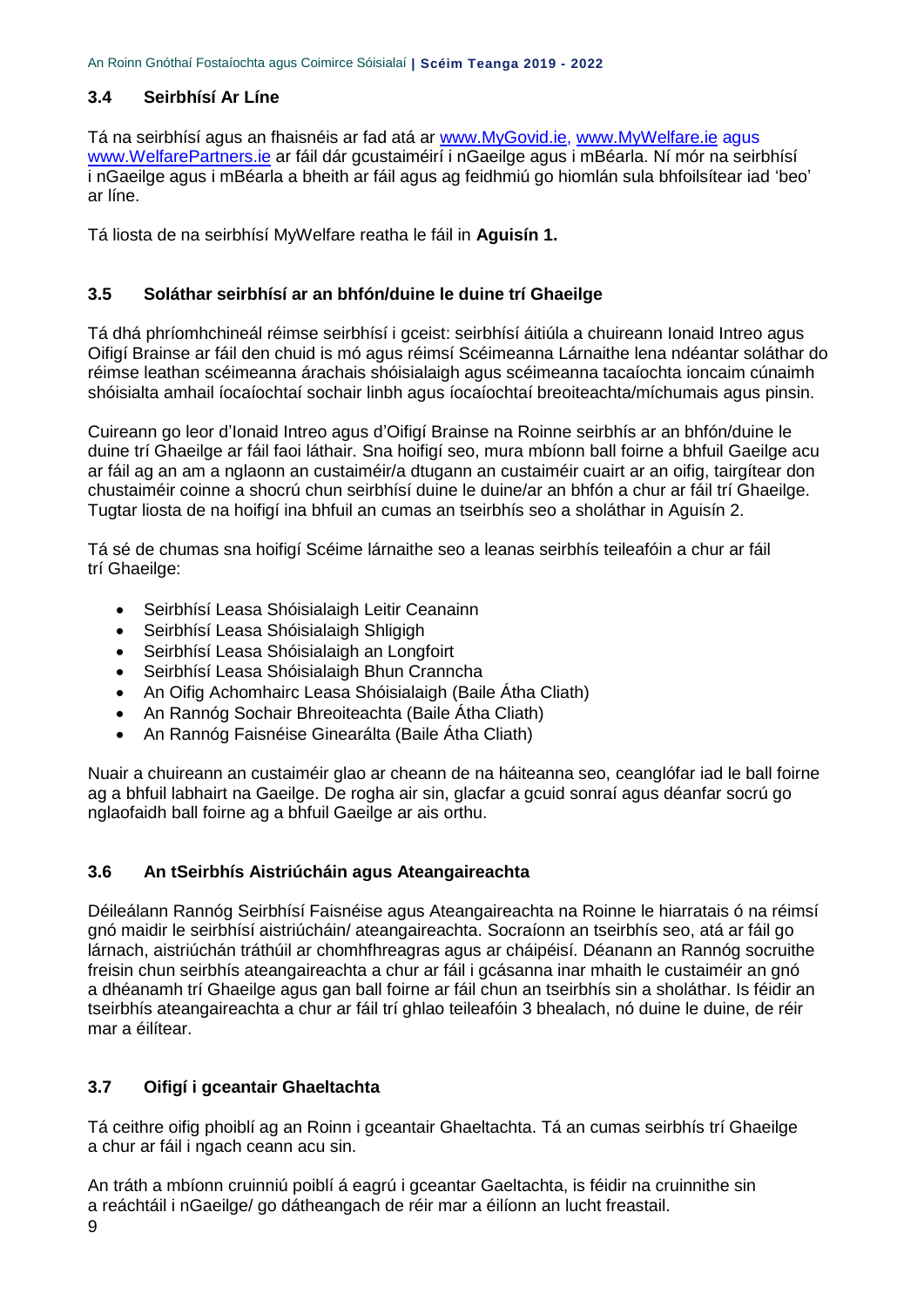#### **3.8 Feidhmchláir Oifige agus Córais Próiseála**

Is féidir sonraí Gaeilge a láimhseáil le feidhmchláir ríomhaire/ córais próiseála na Roinne ionas go gcuidítear le próiseáil agus cumarsáid le custaiméirí trí mheán na Gaeilge.

Cuimsítear mar chuid de Theimpléad na Roinne d'Iarratais ar Thairiscintí do Sheirbhísí coinníoll go gcloífidh an Forthairgeoir a fhaigheann an conradh leis na beartais agus/nó na treoirlínte ar fad a bhaineann le soláthar na Seirbhísí, lena n-áirítear, cé nach teoranta ina leith sin amháin, cloí le polasaithe agus/nó le prótacail maidir le dlí na fostaíochta, leis na teangacha oifigiúla, agus leis na rialacháin sláinte agus sábháilteachta.

#### **3.9 Teachtaireachtaí R-phoist**

Bíonn teachtaireachtaí caighdeánacha atá mar chuid de r-phoist na Roinne, amhail séanadh freagrachta, i nGaeilge agus i mBéarla.

# **3.10 STÓR**

STÓR is ainm do shuíomh inlín na Roinne. Tá leathanach faoi leith maidir le hAcht na dTeangacha Oifigiúla ar fáil ar STÓR ar a bhfuil eolas a chabhróidh le foireann na Roinne cloí le hoibleagáidí faoi Acht na dTeangacha Oifigiúla agus feabhas a chur ar sheirbhísí trí Ghaeilge. Tá suíomh Gaeilge faoi leith ann freisin (dar ainm Gaeilge) ina bhfuil eolas ar fáil faoí chúrsaí cultúrtha agus gnó. Tugtar san áireamh leis an ábhar gnó ar an suíomh seo nótaí treorach, bunachar sonraí maidir le comharthaí dátheangacha agus samplaí de stáiseanóireacht dhátheangach. Déantar an suíomh Gaeilge a thabhairt suas chun dáta go rialta le heolas faoi na Teangacha Oifigiúla agus le nuacht faoi ócáidí agus foilseacháin.

#### **3.11 Oiliúint agus Forbairt**

Tá réimse tacaíochtaí ar fáil trí Aonad Forbartha Foirne (SDU) na Roinne chun na scileanna agus an fhéinmhuinín is gá a thabhairt don fhoireann túslíne chun seirbhís ardchaighdeáin don chustaiméir a chur ar fáil trí Ghaeilge ar an bhfón, i litreacha agus duine le duine.

Leanann an Roinn ag spreagadh na foirne chun leas a bhaint as an réimse tacaíochtaí atá ar fáil, agus iad a spreagadh ach go háirithe páirt a ghlacadh sna cúrsaí oiliúna Gaeilge. Tugtar tacaíocht don fhoireann ar bhonn leanúnach an Teastas sa Ghaeilge Ghairmiúil (Leibhéil NFQ 3 go 6) a dhéanamh le Gaelchultúr. Rinne an Roinn measúnú ar riachtanais oiliúna Gaeilge trí dul i gcomhairle le bainisteoirí agus le baill foirne agus eagraíodh oiliúint sa Ghaeilge don fhoireann. Cuireann Gaelchultúr measúnú inniúlachta teanga réamh-iontrála ar fáil chun a chinntiú go guirtear oiliúint ar an leibhéal cuí ar bhaill na foirne.

Rinne an Roinn cinnte de freisin go ndírítear aire na foirne ar chúrsaí oiliúna foirne ábhartha, lena n-áirítear cúrsaí ionduchtúcháin d'iontrálaithe nua agus cúrsaí oiliúna do bhainisteoirí, ar na hoibleagáidí faoi Acht agus Scéim na dTeangacha Oifigiúla. Chun na críche sin, cuireann an tAonad Forbartha Foirne Oiliúint Ghaeilge chun cinn mar chuid de Chúrsaí Oiliúna ar "Líonrú", "Ionduchtúcháin & Gairmthreoir", agus "Seirbhís Túslíne do Chustaiméirí". Déantar tagairt shonrach do na hoibleagáidí faoi Acht na dTeanga Oifigiúla ar na cúrsaí oiliúna seo, agus cuirtear béim ar sheirbhísí ateangaireachta agus aistriúcháin agus tacaíochtaí oiliúna teanga na Roinne, lena n-áirítear scéim Aisíoc Táillí na Roinne do bhaill foirne a ghlacann páirt in oideachas Gaeilge taobh amuigh d'uaireanta oibre.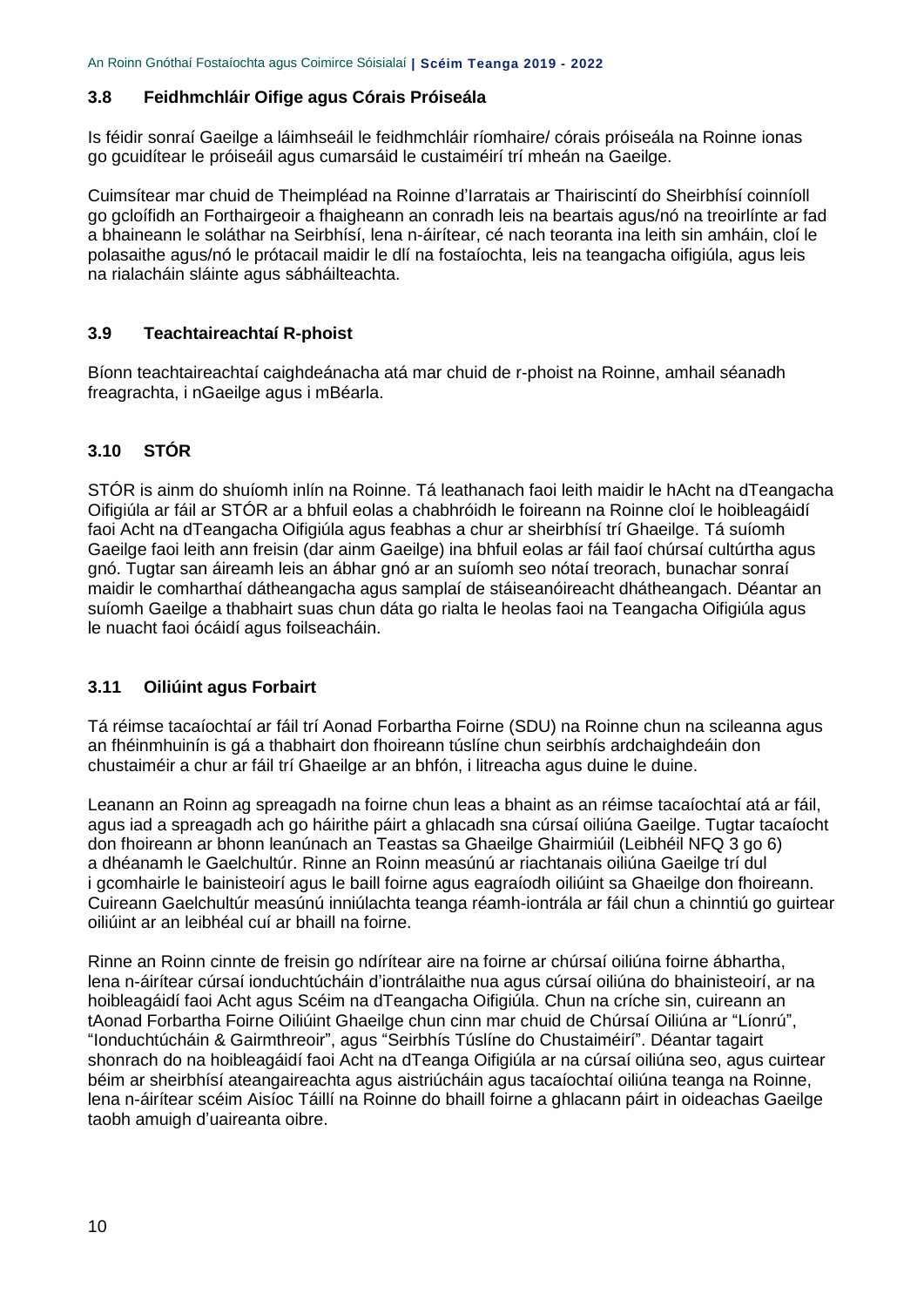#### <span id="page-10-0"></span>**Caibidil 4 Feabhas ar na Seirbhísí a chuirtear ar fáil trí Ghaeilge**

#### **4.1 Seirbhís Ardchaighdeáin**

Tá an Roinn tiomanta do sheirbhís ardchaighdeáin a chur ar fáil dá custaimeírí i nGaeilge nó i mBéarla cibé teanga a éilíonn an custaiméir. Leagtar amach sa Chaibidil seo an leibhéal seirbhíse a bheidh ar fáil don phobal i rith thréimhse na Scéime, 2018 go 2021. Leagtar amach freisin na bearta agus na gníomhaíochtaí a dhéanfaidh an Roinn i rith na dtrí bliana atá romhainn chun na seirbhísí atá ar fáil trí Ghaeilge a choinneáil agus a fheabhsú.

# **4.2 Cairt Custaiméirí**

Maítear i gCairt Chustaiméirí agus Plean Gníomhaíochta na Roinne 2016-2018, a cuireadh i gcrích i gcomhréir leis na Prionsabail Seirbhíse Ardchaighdeáin do Chustaiméirí, go ndéanfaidh an Roinn 'a gnó trí Ghaeilge, má éilítear sin, agus go gcuirfidh sí custaiméirí ar an eolas faoin gceart atá acu a ngnó a dhéanamh trí cheann amháin de na teangacha oifigiúla'. Leanfaidh an Roinn den tiomantas seo do sheirbhís ardchaighdeáin trí Ghaeilge a thabhairt san áireamh sa Chairt Chustaiméirí agus sa Phlean Gníomhaíochta.

#### **4.3 Comhfhreagras**

Anuas ar an oibleagáid freagra i nGaeilge a thabhairt ar aon chomhfhreagras a fhaightear i nGaeilge, tá an Roinn tiomanta, ó thús na scéime, comhfhreagras i nGaeilge a dhéanamh le custaiméirí a bhfuil sé curtha in iúl acu gurbh fhearr leo cumarsáid a theacht chucu trí Ghaeilge.

Tá clár curtha i bhfeidhm ag an Roinn chun a cuid córas teicneolaíochta faisnéise a nuachóriú agus tá córais Business Objects Model (BOMi) curtha in ionad na seanchóras. Tá de chumas le córais BOMi rogha teanga an chliaint a thaifead nuair a chláraítear an t-éileamh. Nuair a chuireann custaiméir in iúl dúinn gurbh fhearr leis nó léi cumarsáid trí Ghaeilge, tá próisis tugtha chun cinn lena gcinntítear go ndéantar cumarsáid leis an gcustaiméir trí Ghaeilge. Próiseáltar gach scéim de chuid na Roinne ar an gcóras BOMi seachas roinnt scéimeanna a bhaineann le haois oibre. Mar chuid den fhorbairt a tharlóidh sa todhchaí faoin gclár nuachóirithe, tabharfar na scéimeanna sin faoi scáth chóras BOMi.

#### **4.4 An Suíomh Gréasáin**

Cuirfidh an Roinn leis an dul chun cinn a rinneadh go dtí seo maidir le soláthar faisnéise, foirmeacha iarratais agus bileoga i nGaeilge agus i mBéarla ar shuíomh gréasáin na Roinne. Beidh aon bhileog eolais agus foirm iarratais sheasta nua a chuirtear ar an suíomh gréasáin ar fáil i nGaeilge agus i mBéarla.

Leanfaidh an Roinn den pholasaí teanga don suíomh gréasáin a chur i bhfeidhm.

Tá an Roinn tiomanta do na Preasráitis a chur ar fáil trí Ghaeilge ar an suíomh gréasáin. Ó thús na scéime, déanfar gach Preasráiteas a aistriú go Gaeilge agus a fhoilsiú ar an suíomh gréasáin a luaithe agus is féidir tar éis iad a fhoilsiú i mBéarla.

# **4.5 Seirbhísí Ar Líne**

Mar atá luaite cheana, déantar na seirbhísí agus an fhaisnéis ar fad atá ar [www.MyGovid.ie,](http://www.mygovid.ie/) [www.MyWelfare.ie](http://www.mywelfare.ie/) agus [www.WelfarePartners.ie](http://www.welfarepartners.ie/) a chur ar fáil i nGaeilge agus i mBéarla. Ó thús na scéime, cuirfear seirbhísí nua ar fáil go hiomlán i nGaeilge agus i mBéarla sula bhfoilsítear 'beo' iad.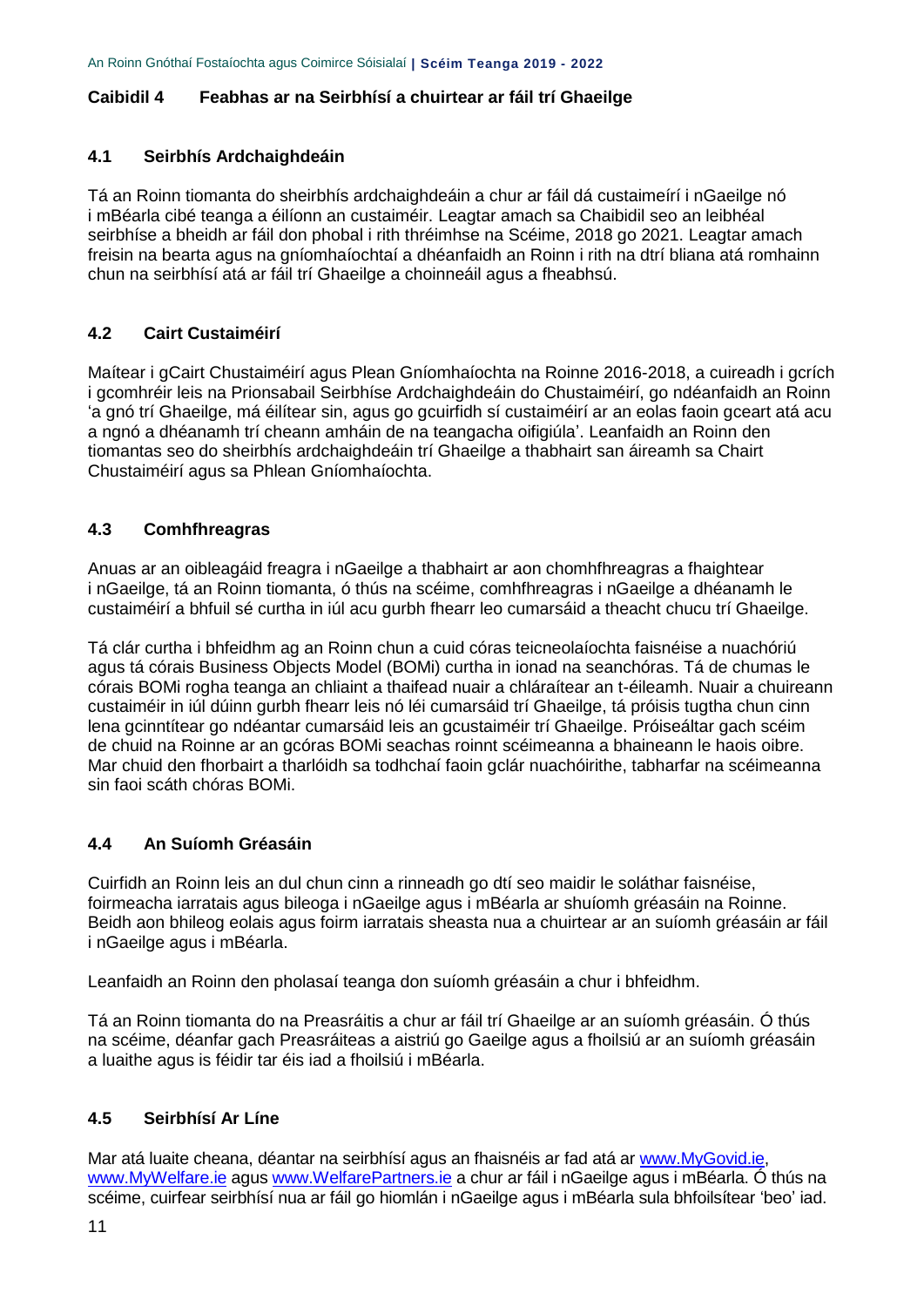#### **4.6 Soláthar seirbhísí ar an bhfón/duine le duine trí Ghaeilge**

Oibreoidh an Roinn chun leibhéal na seirbhísí atá ar fáil trí Ghaeilge mar atá leagtha amach in alt 3.5 a chaomhnú agus a fheabhsú. Ina ainneoin sin, tá seo faoi réir bheartas ginearálta an rialtais maidir le hearcú agus úsáid foirne in earnáil na seirbhíse poiblí agus maidir leis na forálacha buiséadacha cuí.

#### **4.7 An tSeirbhís Aistriúcháin agus Ateangaireachta**

Leanfaidh an Roinn ag soláthar seirbhísí aistriúcháin agus ateangaireachta ar feadh ré na Scéime mar atá leagtha amach in alt 3.6.

#### **4.8 Soláthar Seirbhísí i gceantair Ghaeltachta**

Tá de chumas sna hoifigí poiblí ar fad i gceantair Ghaeltachta: (in oifigí Intreo Acla, an Chlocháin Léith, Bhéal an Mhuirthead agus oifig brainse an Daingin) seirbhís teileafóin/duine le duine a chur ar fáil trí Ghaeilge agus leanfar dá dhéanamh sin ar feadh ré na Scéime.

Le linn ré na Scéime, oibreoidh an Roinn chun leibhéal na seirbhíse atá ar fáil trí Ghaeilge a chaomhnú agus a fheabhsú i gceantair Ghaeltachta mar atá leagtha amach in alt 3.7 thuas agus ar an dóigh seo a leanas:

- baill foirne a spreagadh agus a chumasú chun freastal ar chúrsaí oiliúna chun a n-inniúlacht sa Ghaeilge a fheabhsú;
- áiteanna a shainaithint a bhfuil oifigeach dátheangach ag teastáil iontu maidir le hoibleagáidí faoi reachtaíocht na Gaeilge. Trí oifigigh dhátheangacha fheidhmiúla a cheapadh de réir na háite gan bheann ar an ngrád, is féidir leis an Roinn leas a bhaint as painéil d'fhostaithe dátheangacha feidhmiúla de chuid na Seirbhíse um Cheapacháin Phoiblí sna háiteanna ina bhfuil gá leo gan bheann ar ghrád an oifigigh chomh maith le baill foirne inmheánacha a úsáid freisin atá sásta seirbhís trí Ghaeilge a chur ar fáil.
- cinntiú go gcuireann Bainisteoirí Oifigí Brainse seirbhís trí Ghaeilge ar fáil in oifigí a fhreastalaíonn ar an nGaeltacht. Ní mór d'Oifigí Brainse seirbhísí ar aon leibhéal leis na hIonaid Intreo a chur ar fáil;
- ar an dóigh seo agus trí mhodhanna eile, tá i gceist go dtarlóidh, le linn ré feidhme roinnt scéimeanna, gurb í an Ghaeilge a bheidh ina teanga oibre sna hoifigí Gaeltachta.

Sa chás go n-eagraítear cruinniú poibli i gceantar Gaeltachta, is féidir na cruinniú den sórt sin a reáchtáil i nGaeilge/go dátheangach de réir mar a éilíonn an lucht freastail.

#### **4.9 Poist Ghaeilge Shainithe**

Mar chuid de phróiseas pleanála lucht saothair na Roinne, iarrtar ar Phríomhoifigigh sa Roinn poist a shainaithint ba chóir a líonadh le baill foirne a bhfuil de chumas iontu seirbhís trí Ghaeilge a chur ar fáil. Tar éis dul i gcomhairle leis na Cinn Rannóige, tháinig an Roinn ar an tuairim gur fearr an chuirfí seirbhís ghnó trí Ghaeilge ar fáil dá sainaithneofaí áiteanna ar leith a bhfuil oifigeach dátheangach de dhíth iontu seachas liosta de phoist dhátheangacha fheidhmiúla shianaitheanta a tharraingt suas, rud a mheastar a bheith róshrianta.

Fágann oifigigh dhátheangacha fheidhmiúla a cheapadh de réir áite gan bheann ar ghrád an oifigigh gur féidir leis an Roinn leas a bhaint as panéil d'fhostaithe dátheangacha feidhmiúla de chuid na Seirbhíse um Cheapacháin Phoiblí sna háiteanna a bhfuil gá leo gan bheann ar an ngrád agus baill foirne inmheánacha a úsáid freisin atá sásta seirbhís trí Ghaeilge a chur ar fáil.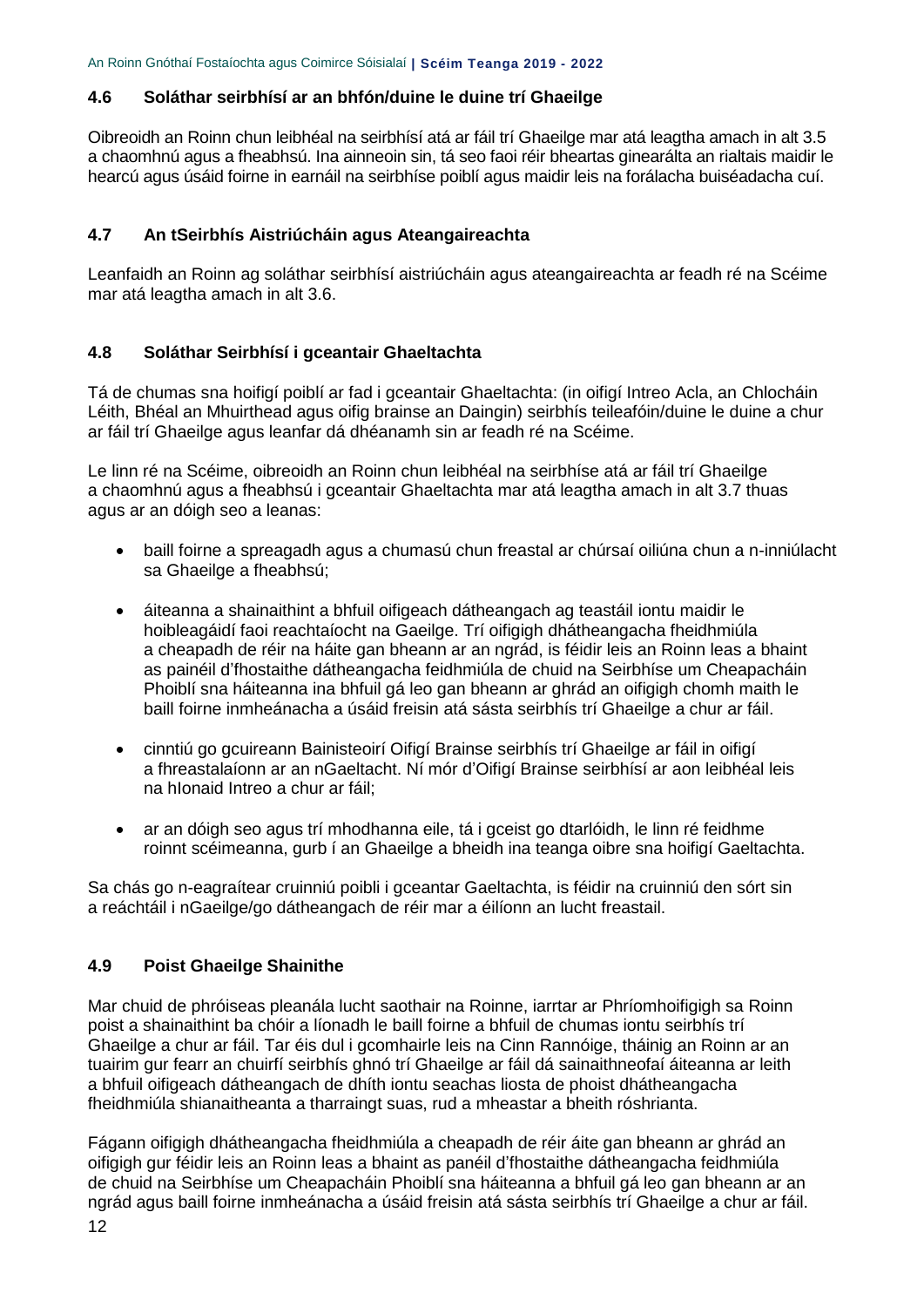#### **4.10 Oiliúint agus Forbairt**

Tá an Roinn tiomanta d'fhorbairt agus oiliúint leanúnach na foirne d'fhonn seirbhísí trí Ghaeilge a chur ar fáil agus chun leanacht den réimse tacaíochta atá ar fáil faoi láthair a chur ar fáil. I rith ré na Scéime, déanfaidh an Roinn iarracht mhór an fhoireann a spreagadh agus a chumasú chun leas a bhaint as an réimse tacaíochtaí atá ar fáil agus, ach go háirithe, páirt a ghlacadh i gcúrsaí oiliúna Gaeilge – féach 3.11. Leanfaidh an Roinn ar aghaidh ag déanamh measúnaithe ar riachtanais oiliúna Gaeilge trí dul i gcomhairle le bainisteoirí agus baill foirne agus trí oiliúint sa Ghaeilge a eagrú don fhoireann.

Ó thús na scéime, rachaidh an tAonad Forbartha Foirne i dteagmháil leis an Aonad Pleanála Corparáideach maidir le haon riachtanas oiliúna a bheadh ar bhall foirne atá sásta agus ábalta seirbhís trí Ghaeilge a chur ar fáil dár gcustaiméirí. Tiocfaidh san áireamh leis seo cúrsaí oiliúna a chur ar fáil dóibh suas go dtí Leibhéal 6 den Chreat Náisiúnta Cáilíochtaí agus más mian leo cúrsaí a dhéanamh ag leibhéil níos airde den Chreat Náisiúnta Cáilíochtaí, tabharfar tacaíocht dóibh tríd an scéim um Aisíoc Táillí.

# **4.11 Feidhmchláir Oifige agus Córais Phróiseála**

Tá an Roinn tiomanta, ó thús na scéime, do chinntiú go mbíonn na feidhmchláir ríomhaireachta/ córais phróiseála nua ábalta carachtair Ghaelacha a láimhseáil mar atá leagtha amach i 3.8. Luaitear i dtreoirlínte soláthair na Roinne gur gá an tiomantas seo a chur san áireamh nuair a bhíonn riachtanais/ sonraíochtaí do chórais riaracháin á leagan amach.

# **4.12 STÓR**

Déanfar monatóireacht, uasghrádú agus feabhsú leanúnach ar an ábhar ar STÓR, suíomh inlín na Roinne. Foilseofar cóip de Scéim na Roinne ar STÓR.

Coinneofar liosta, aibítreach de réir áite, de shonraí teagmhála na mball foirne atá sásta seirbhís a chur ar fáil trí Ghaeilge agus coinneofar an liosta seo suas chun dáta ar STÓR.

Leanfaidh an Roinn ar aghaidh ag forbairt agus ag feabhsú na faisnéise atá ar fáil agus ag spreagadh na foirne chun an suíomh a úsáid mar phríomhruirlis cumarsáide i nGaeilge.

#### **4.13 An tAonad Pleanála Corparáideach**

Déanfaidh Aonad Pleanála Corparáideach na Roinne na bearta seo a leanas:

- maoirseacht ar chur i bhfeidhm Scéim na Gaeilge
- tuarascálacha a chur ar fáil maidir le cur i bhfeidhm na Scéime
- monatóireacht ar an éileamh ar sheirbhísí trí Ghaeilge
- eolaire maidir leis na baill foirne atá sásta seirbhísí a sholáthar trí Ghaeilge a athbhreithniú agus a thabhairt suas chun dáta gach bliain
- suíomh Gaeilge STÓR a thabhairt suas chun dáta ionas go dtugtar léargas ar chora nua maidir le reachtaíocht na dTeangacha Oifigiúla
- Leanfaidh an Roinn ag forbairt agus ag cur feabhas ar an bhfaisnéis atá ar fáil ar shuíomh Gaeilge STÓR agus spreagfar baill na foirne chun úsáid a bhaint as an suíomh mar phríomhuirlis cumarsáide Gaeilge
- aon ghearán a fhaightear ó chustaiméirí maidir le seirbhísí trí Ghaeilge a fhreagairt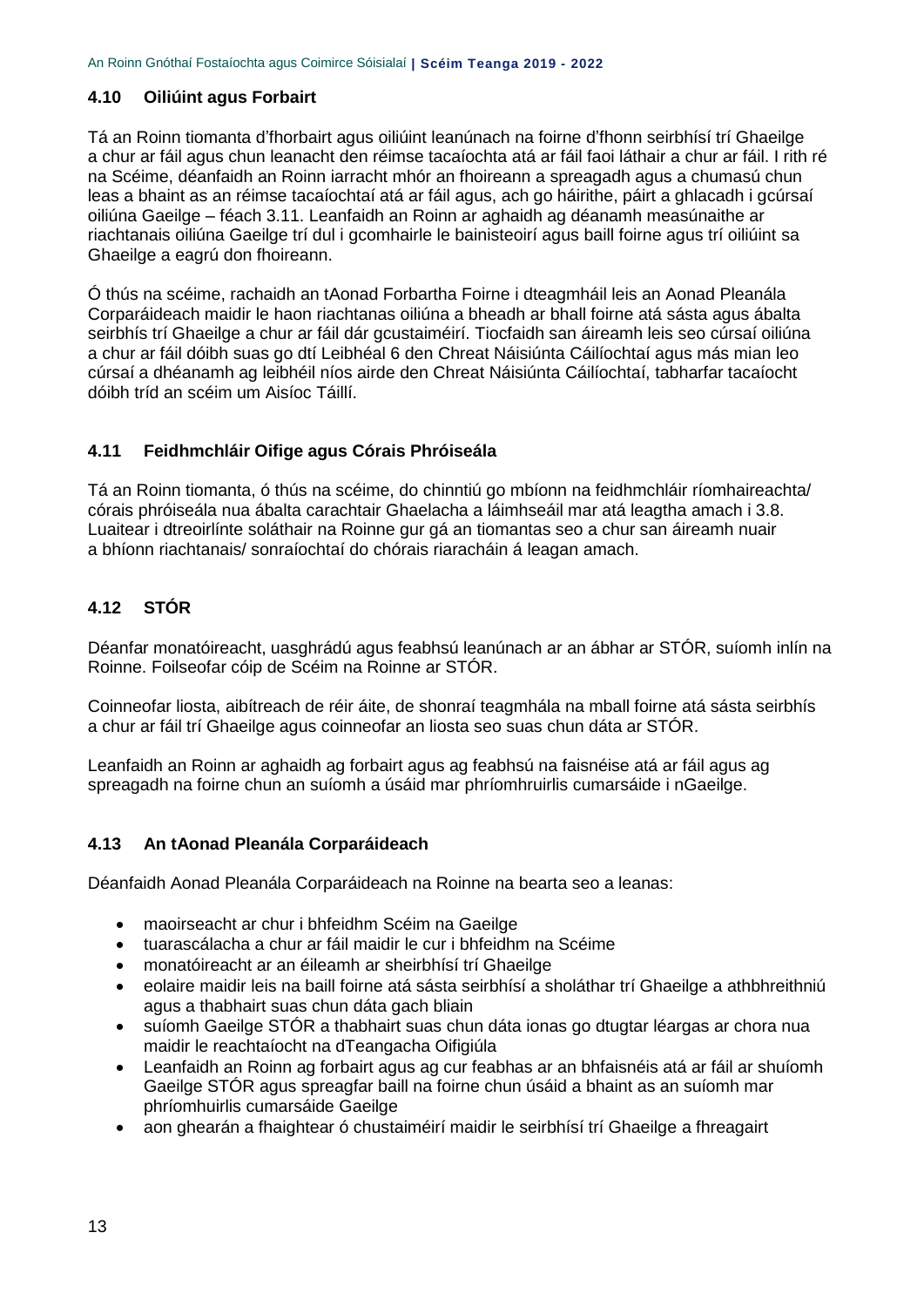#### <span id="page-13-0"></span>**Caibidil 5 Monatóireacht agus Foilsiú na Scéime**

#### **5.1 Monatóireacht agus Athbhreithniú**

Tabharfaidh an Roinn tuairisc ar sholáthar seirbhísí trí Ghaeilge agus ar chur i bhfeidhm na Scéime sa Tuarascáil Bhliantúil.

Eagróidh an tAonad Pleanála Corparáideach an mhonatóireacht agus an tuairisciú a dhéantar ar an Scéim go hinmheánach agus go seachtrach mar atá leagtha amach in alt 4.13.

Déanfar monatóireacht ar an éileamh ar sheirbhísí trí Ghaeilge le linn ré feidhme na Scéime. Déanfar suirbhéireacht maidir leis na hoifigí ina ndéileáltar duine le duine le custaiméirí i rith ré na Scéime chun an leibhéal agus an cineál seirbhíse atá ar fáil trí Ghaeilge a mheas.

Beidh na Ceannasaithe Réimsí Gnó freagrach as cur i bhfeidhm na Scéime ina réimse féin.

Déanfaidh an Roinn athbhreithniú bliantúil ar chomhlíonadh na dtiomantas faoin Scéim Teanga.

#### **5.2 Foilsiú agus Cur Chun Cinn**

Cuirfear leagan dátheangach den scéim ar fáil ar ár suíomh gréasáin agus scaipfear ar an bhfoireann é agus ar na gníomhaireachtaí cuí ar fad.

Cuirfear fógraí ar taispeáint sna hoifigí cuí ar fad á chur in iúl do chustaiméirí go bhfuil seirbhísí trí Ghaeilge ar fáil.

Cuirfear comhairle ar earcaigh nua sa Roinn faoina gcuid oibleagáidí faoin Acht agus faoin Scéim mar chuid den oiliúint ionduchtúcháin agus cuirfear ar an eolas iad faoi na tacaíochtaí foghlama atá ar fáil dóibh.

Cuirfear ar aghaidh cóip den Scéim chuig Oifig an Choimisinéara Teanga.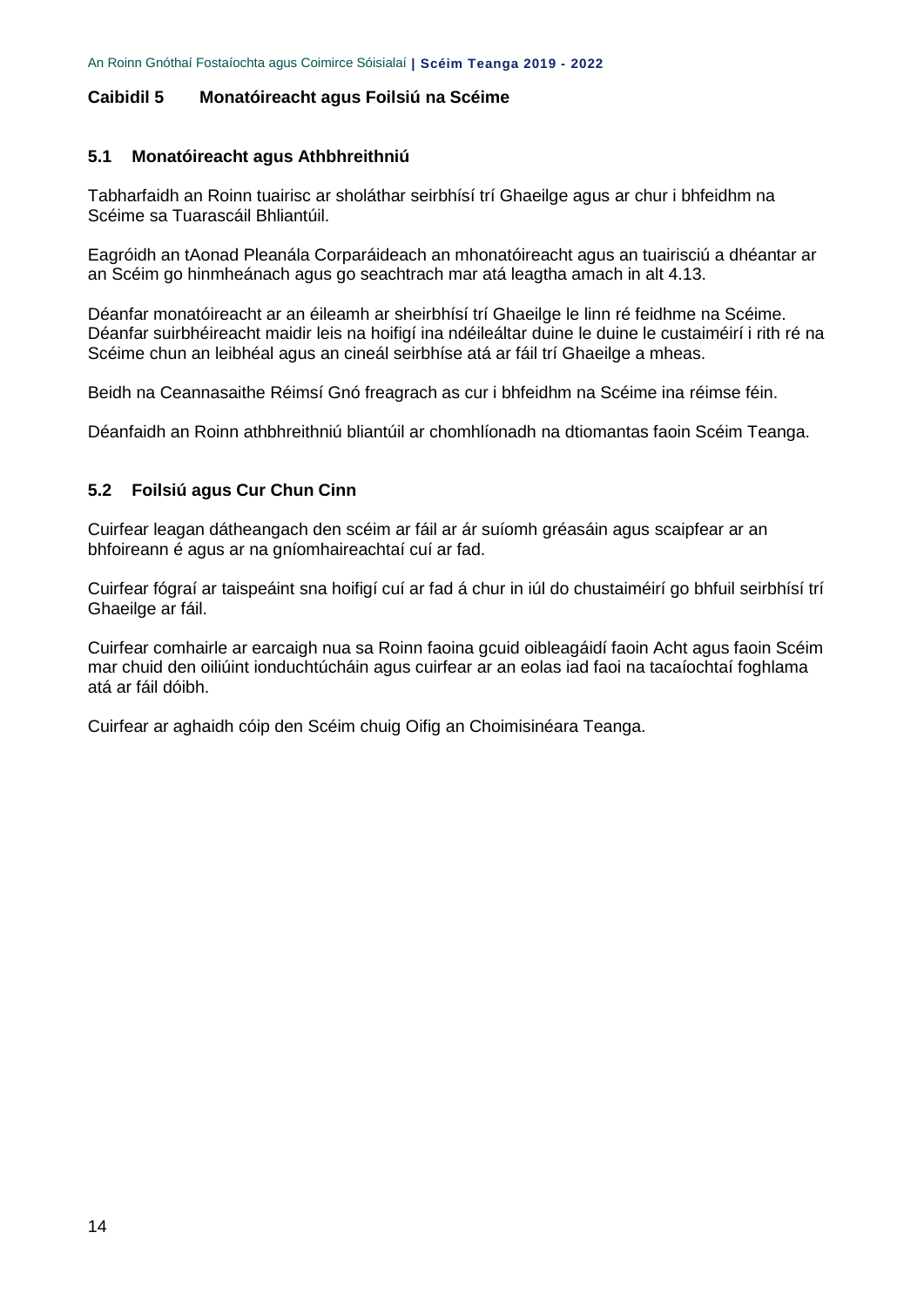#### **Aguisín 1**

Faoi láthair, tagann na nithe seo a leanas san áireamh le Seirbhísí MyWelfare;

- Coinne a Dhéanamh chun Uimhir Phearsanta Seirbhíse Poiblí (UPSP) a fháil (Beo Iúil 2015)
- Coinne a Dheánamh chun Cárta Seirbhísí Poiblí (CSP) a fháil (Beo Iúil 2015)
- Iarratas le haghaidh Íocaíocht Chuardaitheora Poist (Beo Feabhra 2016)
- Iarratas le haghaidh Sochar Máithreachais (Beo Meán Fómhair 2016)
- Iarratas le haghaidh Sochar Atharthachta (Beo Meán Fómhair 2016)
- Iarratas le haghaidh Sochar Linbh (Beo Meán Fómhair 2016) (seirbhís le cuireadh amháin)
- larratas le haghaidh aisíoc ÁSPC (Beo Meitheamh 2017)
- D'éileamh ar Sochar Cuardaitheora Poist a Dhúnadh (Beo Eanáir 2016)
- Saoire Cuardaitheora Poist a Iarraidh (Beo Eanáir 2016)
- Ráiteas Íocaíochta a Iarraidh (Beo Feabhra 2016)
- Sonraí Oibre agus Scileanna a Chur Isteach (Beo Bealtaine 2016)
- Ráiteas\* Ranníocaíochta a Iarraidh (Beo Iúil 2017)
- Seoladh a Uasdhátú/Athrú (Beo Iúil 2017)
- Incháilitheacht maidir le Sochar Coireála a Sheiceáil (Beo Samhain 2017)
- Áiritheoir sochar fostaíochta dóibh siúd a fhaigheann íocaíochtaí míchumais/breoiteachta (Bealtaine 2018)